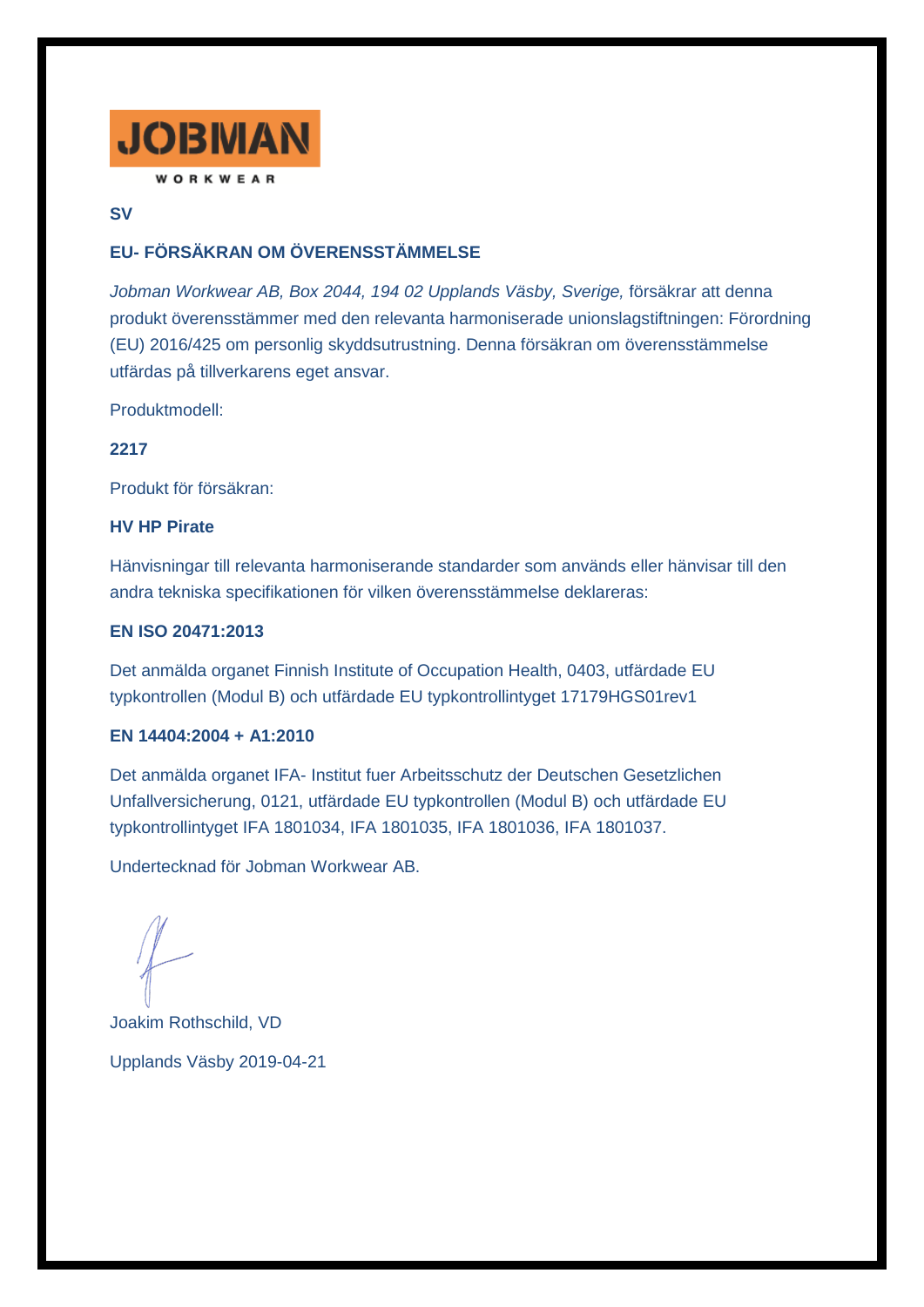

## **ENG**

**EU DECLARATION OF CONFORMITY** We, *Jobman Workwear AB, P.O Box 2044, SE-19402 Upplands Väsby, Sweden,* declare that this product is in conformity with the relevant Union harmonisation legislation: PPE Regulation (EU) 2016/425. This declaration of conformity is issued under the sole responsibility of the manufacturer.

Product model:

### **2217**

Object of the declaration:

#### **HV HP Pirate**

References to the relevant harmonised standards used or reference to the other technical specification in relation to which conformity is declared:

#### **EN ISO 20471:2013**

The notified body Finnish Institute of Occupation Health, 0403, preformed the EU typeexamination (Module B) and issued the EU type-examination certificate 17179HGS01rev1.

#### **EN 14404:2004 + A1:2010**

The notified body IFA- Institut fuer Arbeitsschutz der Deutschen Gesetzlichen Unfallversicherung, 0121, performed the EU type- examination (Module B) and issued the EU type-examination certificate: IFA 1801034, IFA 1801035, IFA 1801036, IFA 1801037.

Signed for and on behalf of:

Joakim Rotschild, CEO, Jobman Workwear AB Upplands Väsby 2019-04-21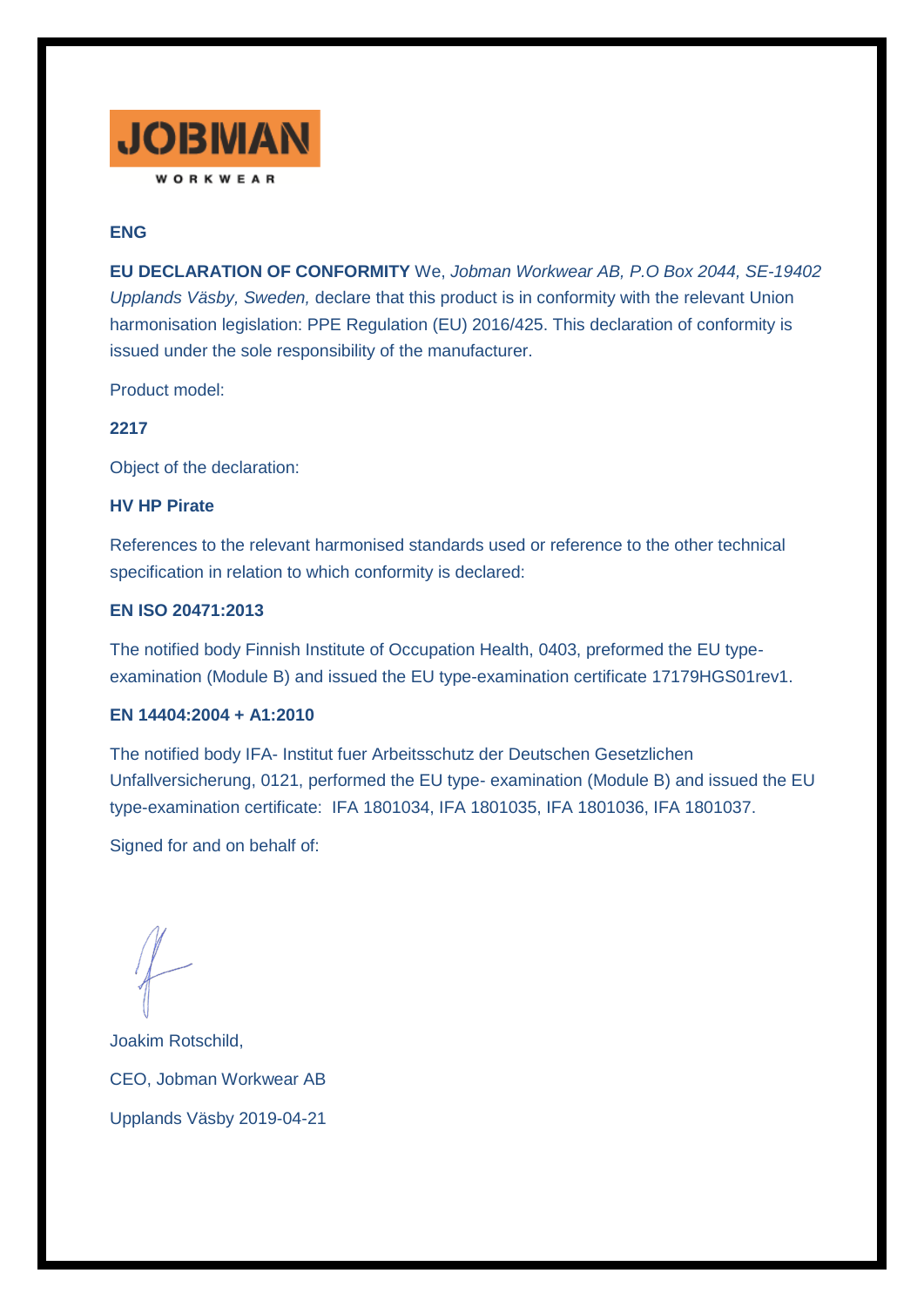

# **CSY**

# **EVROPSKÉ PROHLÁŠENÍ O SHODĚ**

Jako společnost, *Jobman Workwear AB, Box 2044, S-19402 Upplands Väsby, Švédsko,* prohlašujeme, že tento výrobek je v souladu s příslušnými harmonizovanými zákony Evropské unie: nařízení Evropského parlamentu a Rady (EU) 2016/425 o osobních ochranných prostředcích. Toto prohlášení o shodě se vydává na základě výlučné odpovědnosti výrobce.

Model výrobku:

**2217**

Předmět prohlášení:

### **HV HP Pirate**

Odkazy na příslušné harmonizované normy nebo odkazy na technické specifikace, v souladu s nimiž se prohlášení o shodě vydává:

## **EN ISO 20471:2013**

Notifikovaná osoba Finnish Institute of Occupation Health, 0403, provedl evropskou zkoušku (Modul B) a vydal evropský zkušební certifikát 17179HGS01rev1.

### **EN 14404:2004 + A1:2010**

Notifikovaná osoba IFA – Institut fuer Arbeitsschutz der Deutschen Gesetzlichen Unfallversicherung, 0121, provedl evropskou zkoušku (Modul B) a vydal evropský zkušební certifikát: IFA 1801034, IFA 1801035, IFA 1801036, IFA 1801037.

Podepsáno za a jménem:

Joakim Rothschild, generální ředitel, Jobman Workwear AB Upplands Väsby 2019-04-21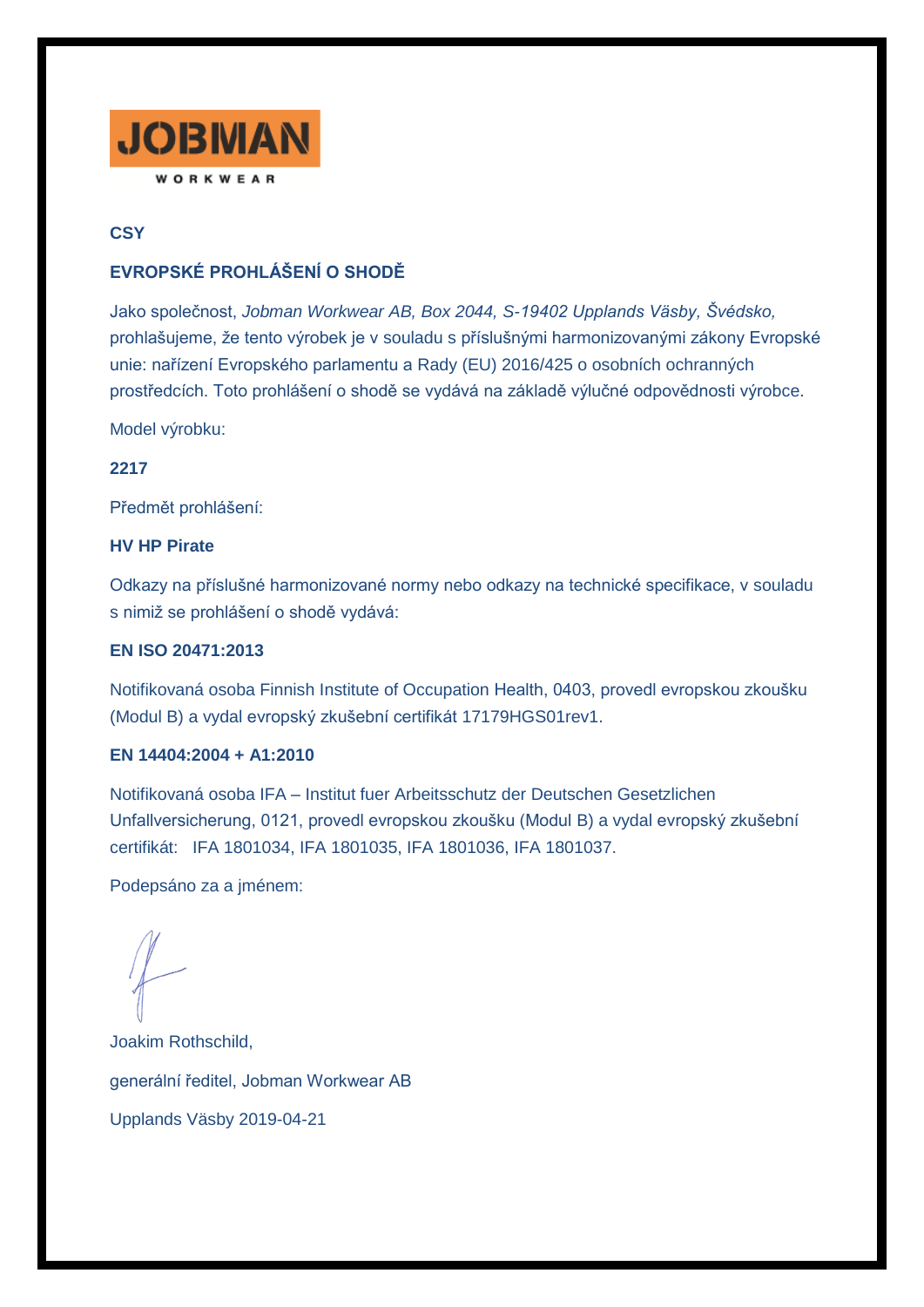

# **DAN**

### **EU-OVERENSSTEMMELSESERKLÆRING**

Vi, *Jobman Workwear AB, Box 2044, S-19402 Upplands Väsby, Sverige,* erklærer hermed, at dette produkt er i overensstemmelse med de den relevante EU-harmoniseringslovgivning: PPEforordningen (EU) 2016/425. Denne overensstemmelseserklæring er udstedt af producenten som eneansvarlig.

Produktmodel:

**2217**

Erklæringens genstand:

#### **HV HP Pirate**

Henvisninger til relevante anvendte harmoniseringsstandarder eller henvisninger til andre tekniske specifikationer, i relation til hvilke der erklæres overensstemmelse:

## **EN ISO 20471:2013**

Det bemyndigede organ Det Finske Arbejdsmiljøinstitut, 0403, har foretaget EUtypeafprøvningen (modul B) og udstedt EU-typeafprøvningsattest 17179HGS01rev1.

#### **EN 14404:2004 + A1:2010**

Det bemyndigede organ Institut für Arbeitsschutz der Deutschen Gesetzlichen Unfallversicherung (IFA), 0121, har foretaget EU-typeafprøvningen (modul B) og udstedt EU-typeafprøvningsattest: IFA 1801034, IFA 1801035, IFA 1801036, IFA 1801037.

Underskrevet for og på vegne af:

Joakim Rothschild, Adm. dir., Jobman Workwear AB Upplands Väsby 2019-04-21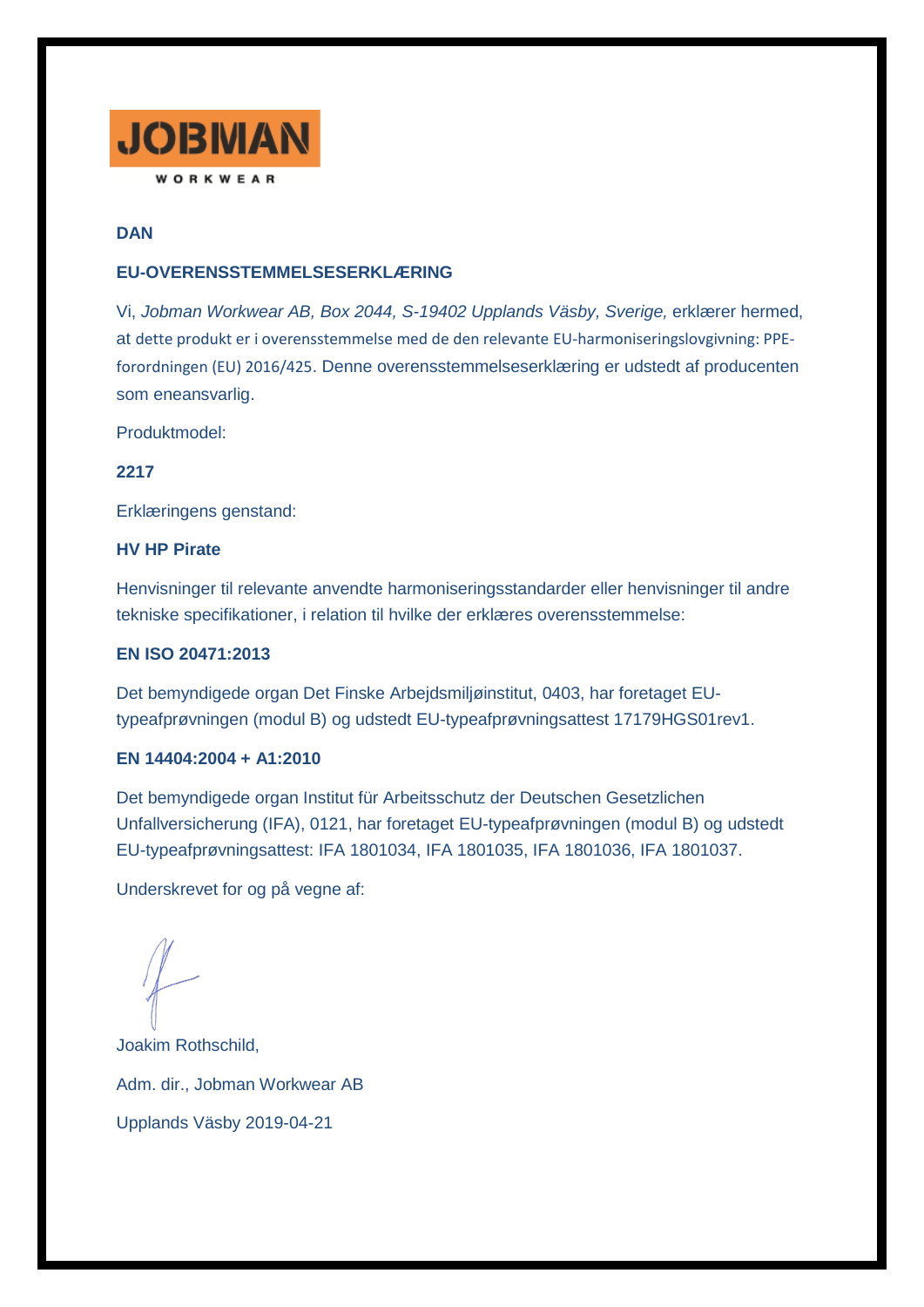

# **DEU**

# **EU-KONFORMITÄTSERKLÄRUNG**

Wir, *Jobman Workwear AB, Box 2044, S-19402 Upplands Väsby, Schweden,* erklären hiermit, dass dieses Produkt den einschlägigen Harmonisierungsrechtsvorschriften der Union entspricht: PSA-Verordnung (EU) 2016/425. Die alleinige Verantwortung für die Ausstellung dieser Konformitätserklärung trägt der Hersteller.

Produktmodell:

**2217**

Gegenstand der Erklärung:

## **HV HP Pirate**

Angabe der verwendeten einschlägigen harmonisierten Normen oder sonstiger technischer Spezifikationen, für die die Konformität erklärt wird:

## **EN ISO 20471:2013**

Die benannte Stelle, das Finnish Institute of Occupation Health, 0403, führte die EU-Baumusterprüfung (Modul B) durch und stellte die EU-Baumusterprüfbescheinigung 17179HGS01rev1 aus.

### **EN 14404:2004 + A1:2010**

Die benannte Stelle, das IFA - Institut für Arbeitsschutz der Deutschen Gesetzlichen Unfallversicherung, 0121, führte die EU-Baumusterprüfung (Modul B) durch und stellte die EU-Baumusterprüfbescheinigung aus: IFA 1801034, IFA 1801035, IFA 1801036, IFA 1801037.

Unterzeichnet für und im Namen von:

Joakim Rothschild, CEO, Jobman Workwear AB Upplands Väsby 21.4.2019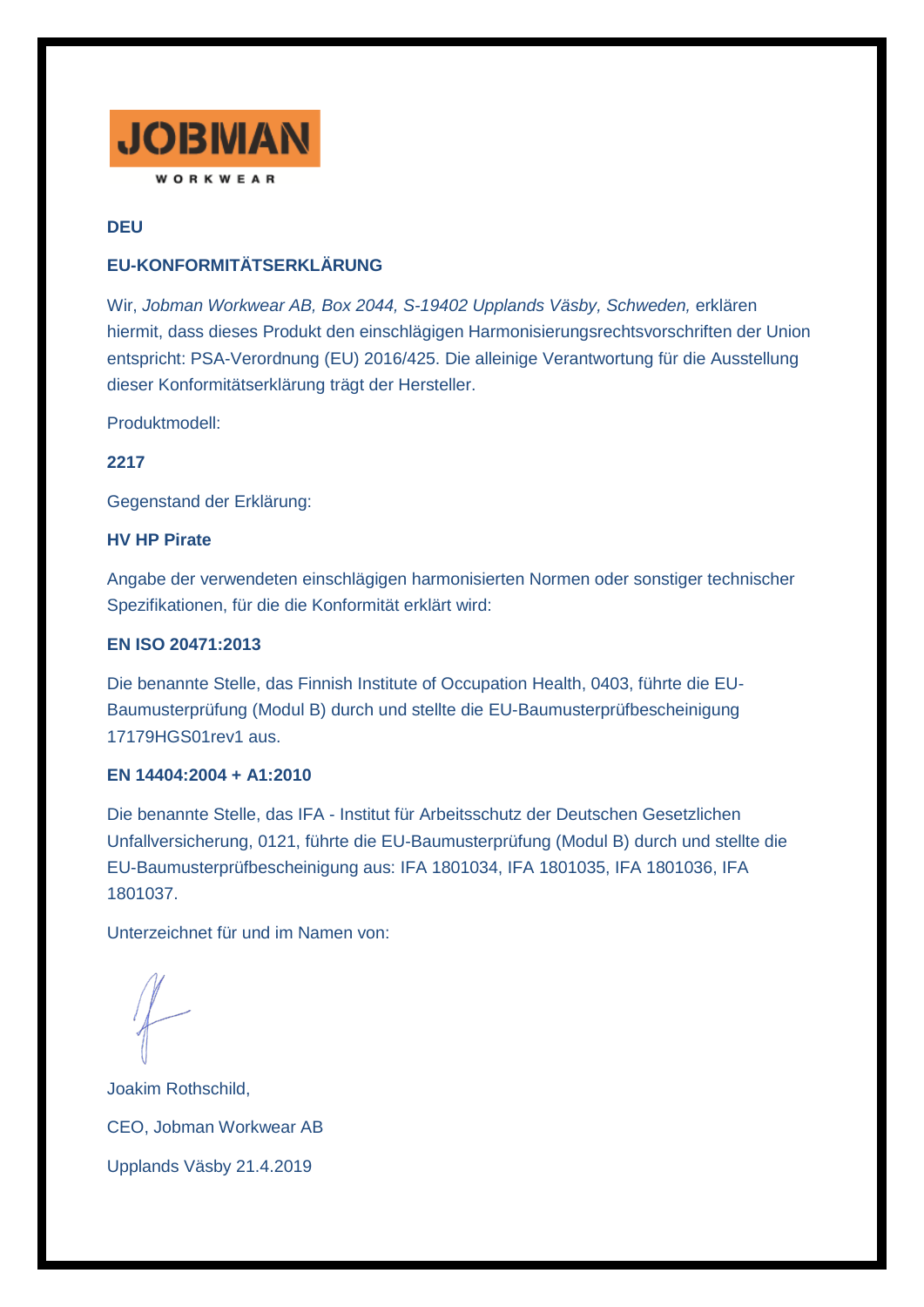

## **ESP**

## **DECLARACIÓN DE CONFORMIDAD CE**

Nosotros, *Jobman Workwear AB, Box 2044, S-19402 Upplands Väsby, Suecia,* declaramos que este producto cumple con la legislación de armonización pertinente de la Unión: Reglamento (UE) 2016/425 de EPI. La presente declaración de conformidad se expide bajo la exclusiva responsabilidad del fabricante.

Modelo de producto:

**2217**

Objeto de la declaración:

### **HV HP Pirate**

Referencias a las normas armonizadas pertinentes utilizadas o referencias a otras especificaciones técnicas respecto a las cuales se declara la conformidad:

#### **EN ISO 20471:2013**

El organismo notificado, el Instituto Finés de Salud Laboral, 0403, realizó el examen CE de tipo (módulo B) y expidió el certificado del examen CE de tipo 17179HGS01rev1.

### **EN 14404:2004 + A1:2010**

El organismo notificado, IFA-Institut fuer Arbeitsschutz der Deutschen Gesetzlichen Unfallversicherung, 0121, realizó el examen CE de tipo (módulo B) y expidió el certificado del examen CE de tipo: IFA 1801034, IFA 1801035, IFA 1801036, IFA 1801037.

Firmado en nombre de:

Joakim Rothschild, Director general de Jobman Workwear AB Upplands Väsby 2019-04-21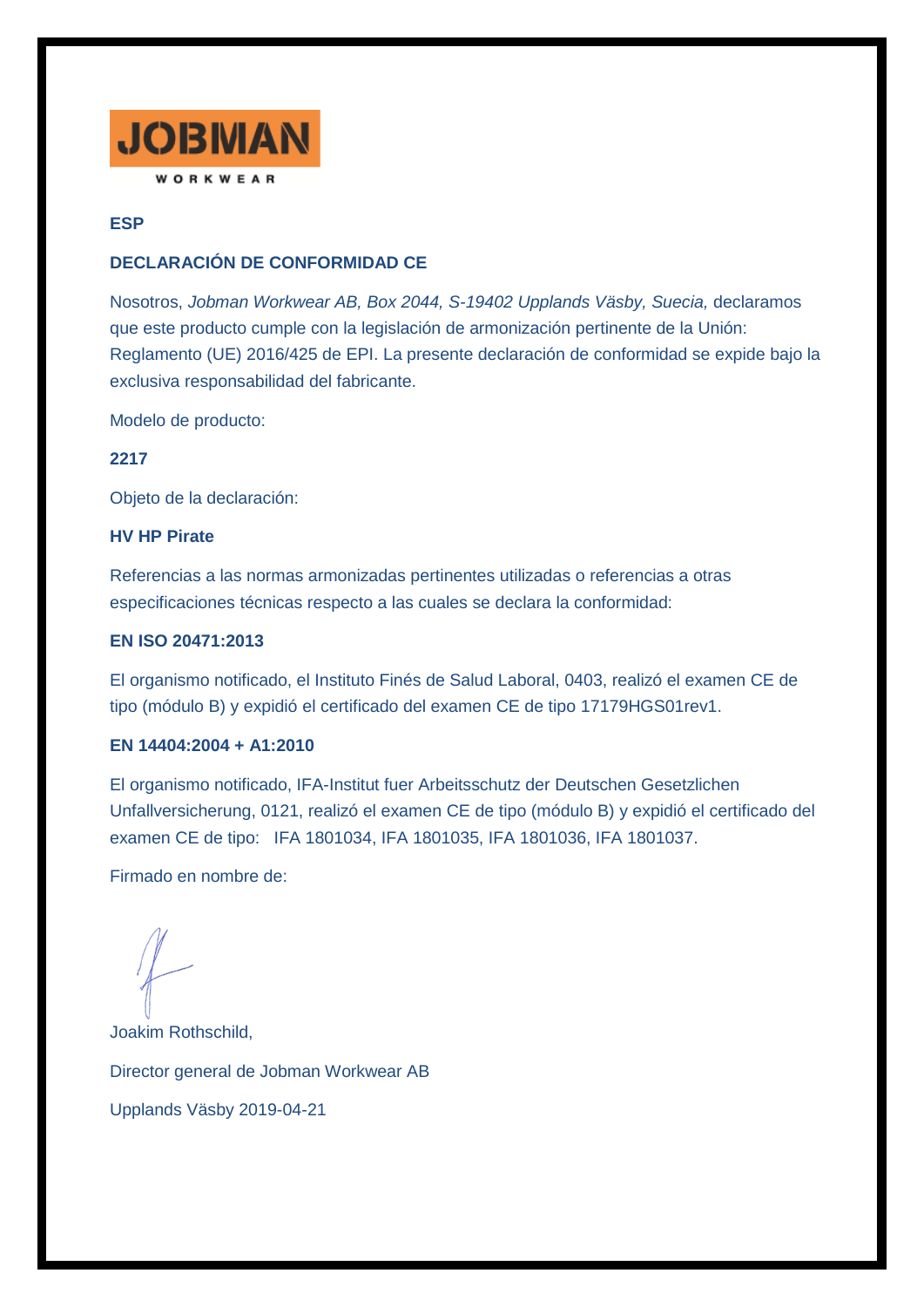

# **ETI**

# **EL-i VASTAVUSDEKLARATSIOON**

Meie, *Jobman Workwear AB, Box 2044, S-19402 Upplands Väsby, Rootsi,* kinnitame, et see toode vastab asjakohasele liidu ühtlustamisõigusaktile Isikukaitsevahendeid käsitlev määrusega (EL) 2016/425. See vastavusdeklaratsioon on välja antud tootja ainuvastutusel.

Toote mudel:

## **2217**

Deklareeritav toode:

## **HV HP Pirate**

Viited kasutatud ühtlustatud standarditele või viide muudele tehnilistele andmetele, seoses millega vastavust deklareeritakse:

#### **EN ISO 20471:2013**

Teavitatud asutus Soome Töötervishoiu Instituut, 0403, viis läbi EL-i tüübihindamise (Moodul B) ja andis välja EL-i tüübihindamissertifikaadi 17179HGS01rev1.

#### **EN 14404:2004 + A1:2010**

Teavitatud asutus IFA- Institut fuer Arbeitsschutz der Deutschen Gesetzlichen Unfallversicherung, 0121, viis läbi EL-i tüübihindamise (Moodul B) ja andis välja ELi tüübihindamissertifikaadi IFA 1801034, IFA 1801035, IFA 1801036, IFA 1801037.

Alla kirjutanud (kelle poolt ja nimel):

Joakim Rothschild, Tegevjuht, Jobman Workwear AB Upplands Väsby, 21.04.2019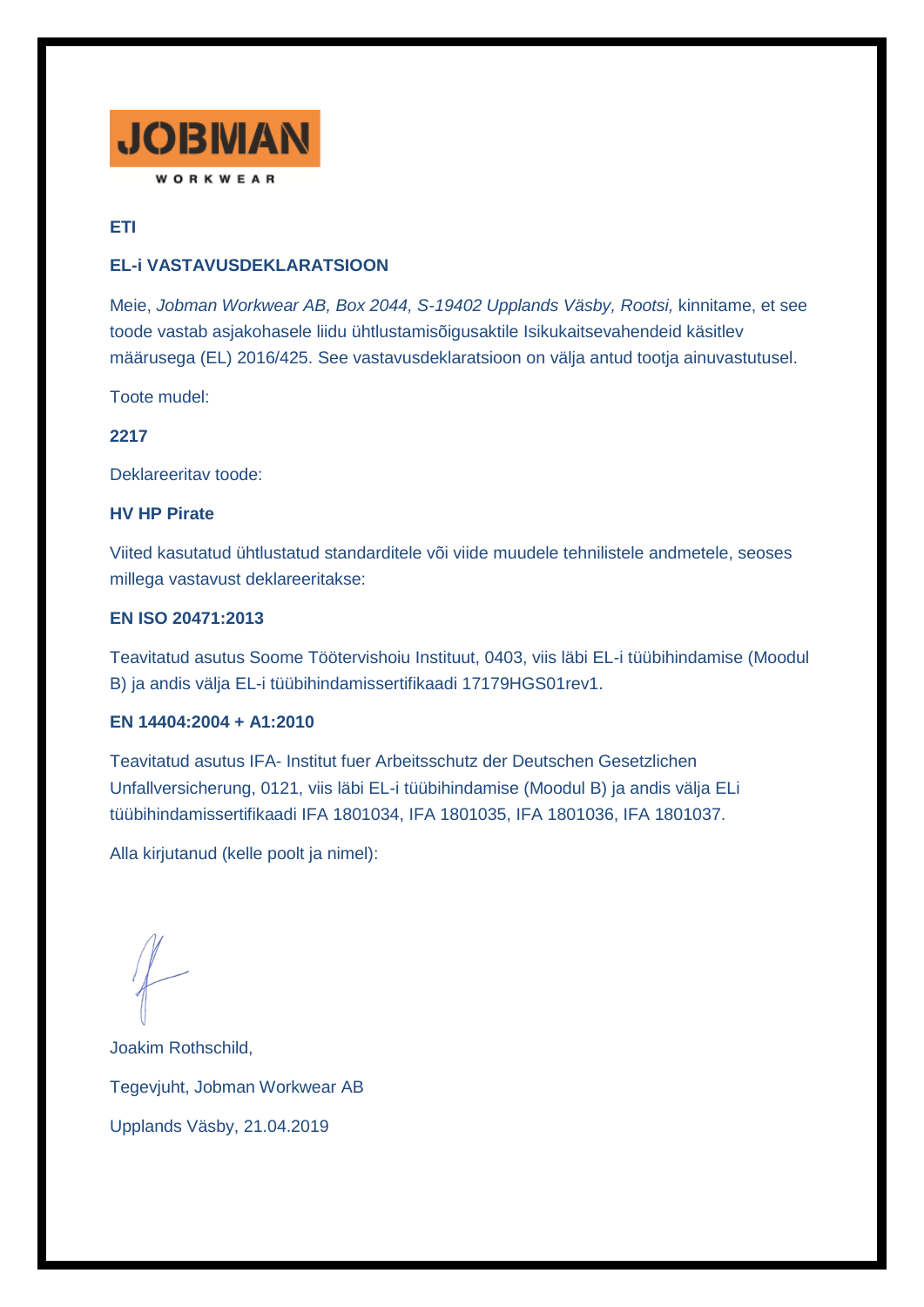

## **FIN**

## **EU-VAATIMUSTENMUKAISUUSVAKUUTUS**

Me, *Jobman Workwear AB, Box 2044, S-19402 Upplands Väsby, Sweden,* vakuutamme, että tämä tuote on unionin asiaa koskevan yhdenmukaistamislainsäädännön henkilönsuojainasetuksen (EU) 2016/425 mukainen. Valmistaja antaa tämän vaatimustenmukaisuusvakuutuksen yksinomaan omalla vastuullaan.

Tuotemalli:

**2217**

Vakuutuksen kohde:

#### **HV HP Pirate**

Viittaukset käytettyihin yhdenmukaistettuihin standardeihin tai viittaus muuhun tekniseen eritelmään, jonka perusteella vaatimustenmukaisuusvakuutus on annettu:

#### **EN ISO 20471:2013**

Ilmoitettu laitos Suomen Työterveyslaitos, 0403, on tehnyt EU-tyyppitarkastuksen (moduuli B) ja myöntänyt EU-tyyppitarkastuksen sertifikaatin 17179HGS01rev1.

#### **EN 14404:2004 + A1:2010**

Ilmoitettu laitos IFA- Institut fuer Arbeitsschutz der Deutschen Gesetzlichen Unfallversicherung, 0121, on tehnyt EU-tyyppitarkastuksen (moduuli B) ja myöntänyt EU-tyyppitarkastuksen sertifikaatin: IFA 1801034, IFA 1801035, IFA 1801036, IFA 1801037.

Puolesta allekirjoittanut:

Joakim Rothschild, toimitusjohtaja, Jobman Workwear AB 21.4.2019 Upplands Väsby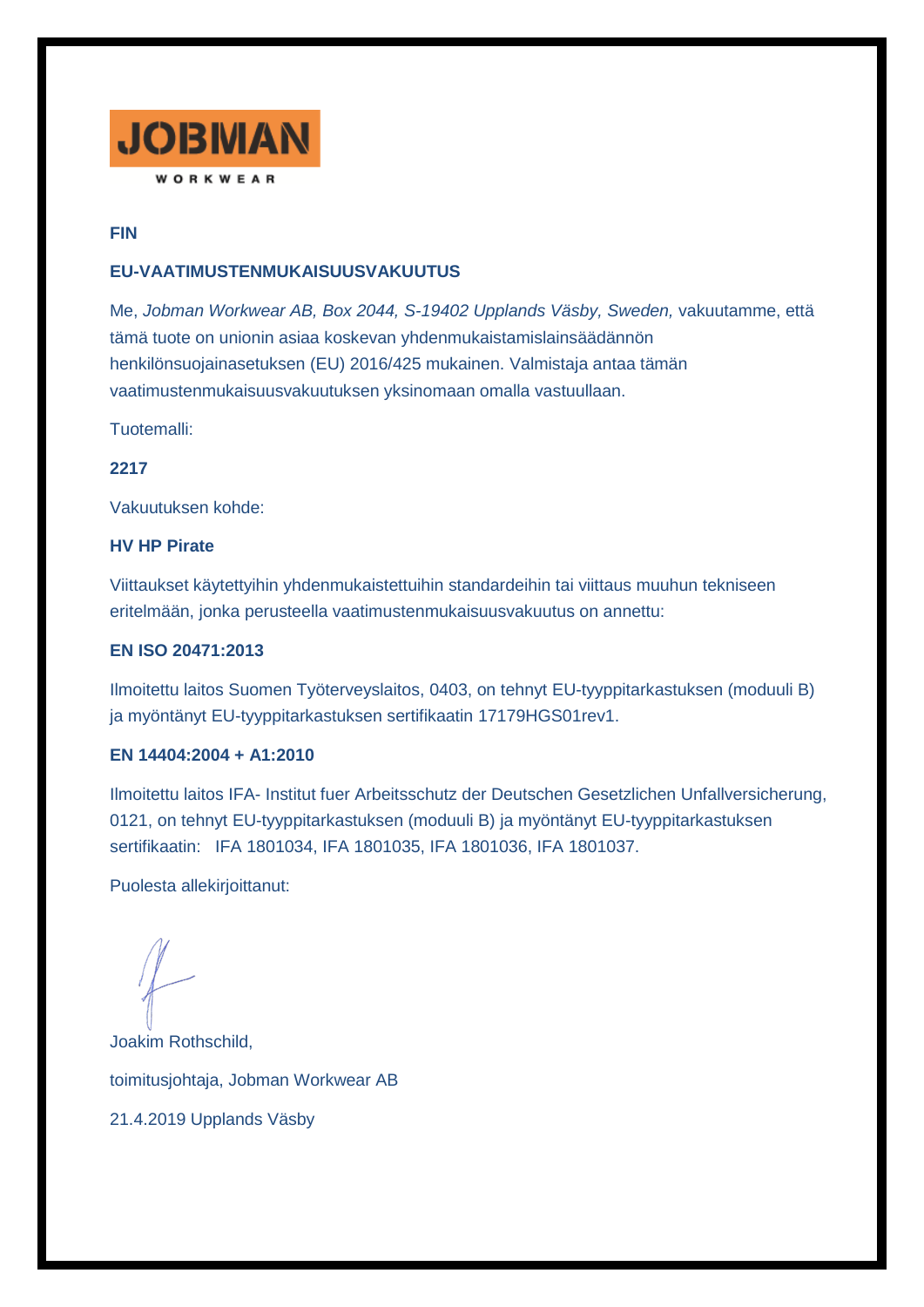

# **FRA**

# **DÉCLARATION DE CONFORMITÉ UE**

Nous, *Jobman Workwear AB, Box 2044, S-19402 Upplands Väsby, Suède,* déclarons que ce produit est conforme à la législation d'harmonisation de l'Union applicable : règlement (UE) 2016/425 relatif aux équipements de protection individuelle. La présente déclaration de conformité est établie sous la seule responsabilité du fabricant.

Modèle du produit :

**2217**

Objet de la déclaration :

# **HV HP Pirate**

Références aux normes harmonisées applicables ou référence aux autres spécifications techniques pour lesquelles la conformité est déclarée :

### **EN ISO 20471:2013**

L'organisme notifié Finnish Institute of Occupation Health, 0403, a effectué l'examen UE de type (module B) et a établi l'attestation d'examen UE de type 17179HGS01rev1.

### **EN 14404:2004 + A1:2010**

L'organisme notifié IFA- Institut fuer Arbeitsschutz der Deutschen Gesetzlichen Unfallversicherung, 0121, a effectué l'examen UE de type (module B) et a établi l'attestation d'examen UE de type : IFA 1801034, IFA 1801035, IFA 1801036, IFA 1801037.

Signature pour le compte de :

Joakim Rothschild, PDG, Jobman Workwear AB Upplands Väsby 21/04/2019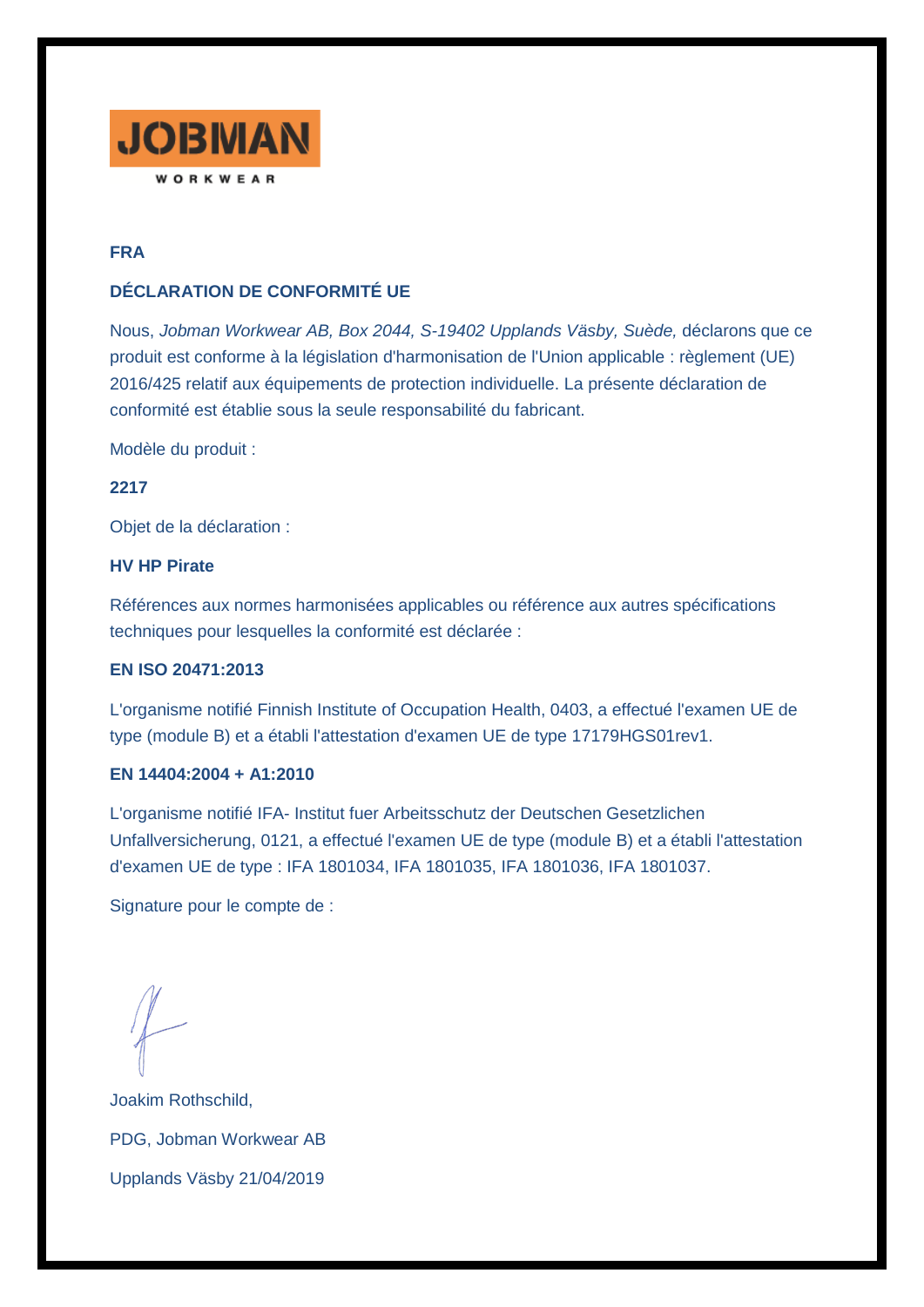

## **HRV**

#### **EU IZJAVA O SUKLADNOSTI**

Mi, tvrtka *Jobman Workwear AB, Box 2044, S-19402 Upplands Väsby, Švedska,* izjavljujemo da je ovaj proizvod sukladan važećem zakonodavstvu Unije o usklađivanju: Uredba o osobnoj zaštitnoj opremi (EU) 2016/425. Ova izjava o sukladnosti izdaje se pod isključivom odgovornošću proizvođača.

Model proizvoda:

**2217**

Predmet izjave:

#### **HV HP Pirate**

Reference na rabljene važeće usklađene norme ili druge tehničke specifikacije za koje se izdaje sukladnost:

# **EN ISO 20471:2013**

Prijavljeno tijelo, Finski institut za medicinu rada, 0403, unaprijed je odredilo parametre za EU ispitivanje oblikovnog i tehničkog rješenja (modul B) i izdalo EU potvrdu o ispitivanju oblikovnog i tehničkog rješenja 17179HGS01rev1.

### **EN 14404:2004 + A1:2010**

Prijavljeno tijelo, IFA – Institut fuer Arbeitsschutz der Deutschen Gesetzlichen Unfallversicherung, 0121, unaprijed je odredilo parametre za EU ispitivanje oblikovnog i tehničkog rješenja (modul B) i izdalo EU potvrdu o ispitivanju oblikovnog i tehničkog rješenja: IFA 1801034, IFA 1801035, IFA 1801036, IFA 1801037.

Potpisano za i u ime:

Joakim Rothschild, glavni izvršni direktor, Jobman Workwear AB Upplands Väsby 21. 4. 2019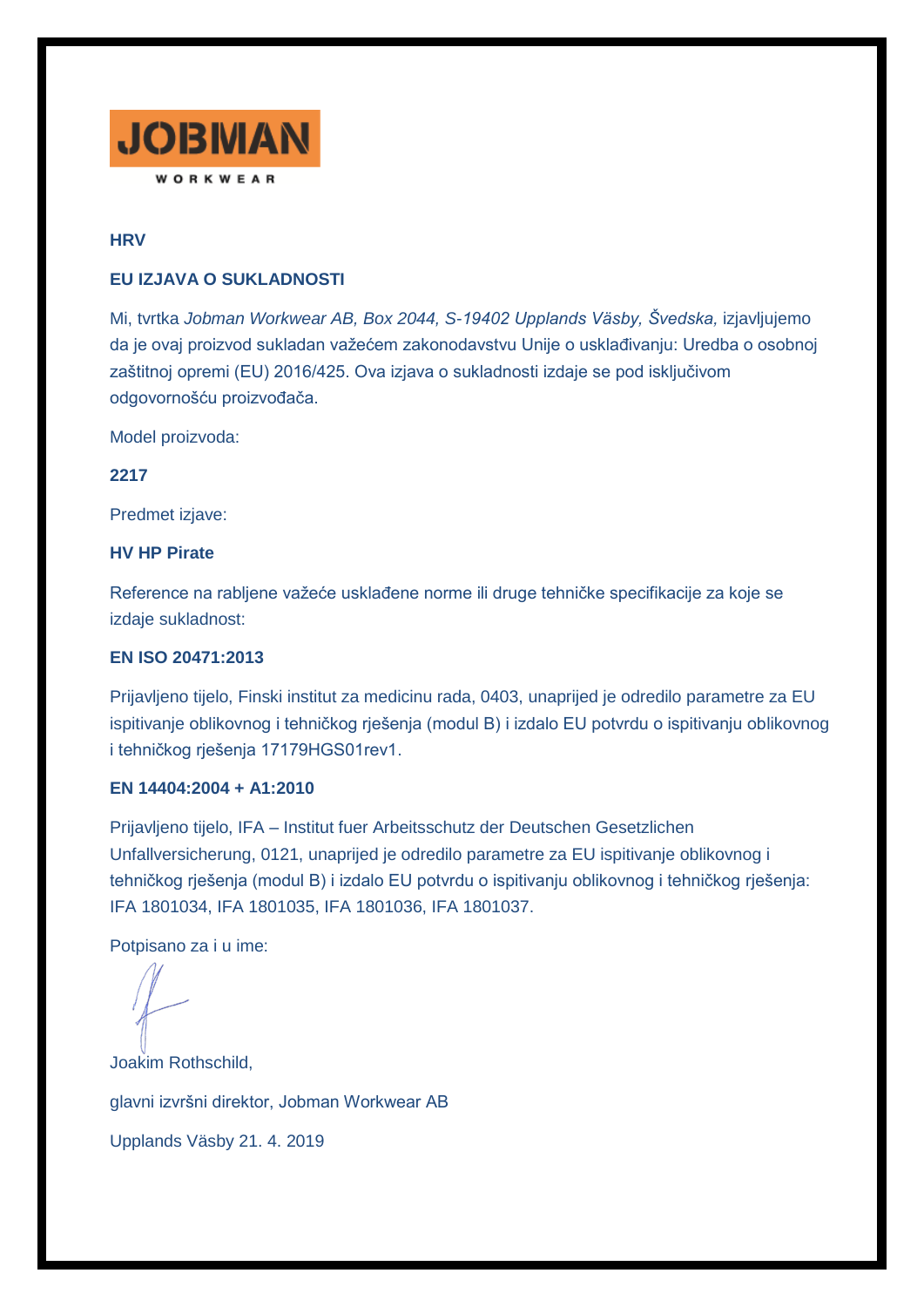

**HUN**

# **EU MEGFELELŐSÉGI NYILATKOZAT**

A *Jobman Workwear AB, Box 2044, S-19402 Upplands Väsby, Svédország,* kijelenti, hogy ez a termék megfelel a vonatkozó uniós harmonizációs jogszabályoknak: PPE rendelet (EU) 2016/425. Ezt a megfelelőségi nyilatkozatot a gyártó kizárólagos felelőssége mellett adják ki.

A termék típusa:

## **2217**

A nyilatkozat tárgya:

### **HV HP Pirate**

Hivatkozások a vonatkozó harmonizációs szabványokra, vagy hivatkozás egyéb műszaki specifikációra, mellyel összefüggésben a megfelelőséget kinyilvánították:

## **EN ISO 20471:2013**

A Finnish Institute of Occupation Health, 0403, bejelentett szervezet elvégezte az EUtípusvizsgálatot (B modul), és kiállította az EU-típusvizsgálati tanúsítványt 17179HGS01rev1.

### **EN 14404:2004 + A1:2010**

Az IFA (Institut für Arbeitsschutz der Deutschen Gesetzlichen Unfallversicherung), 0121, bejelentett szervezet elvégezte az EU-típusvizsgálatot (B modul), és kiállította az EUtípusvizsgálati tanúsítványt: IFA 1801034, IFA 1801035, IFA 1801036, IFA 1801037.

Aláírással az alábbi személy nevében ellátta:

Joakim Rothschild, CEO, Jobman Workwear AB Upplands Väsby, 2019. 04. 21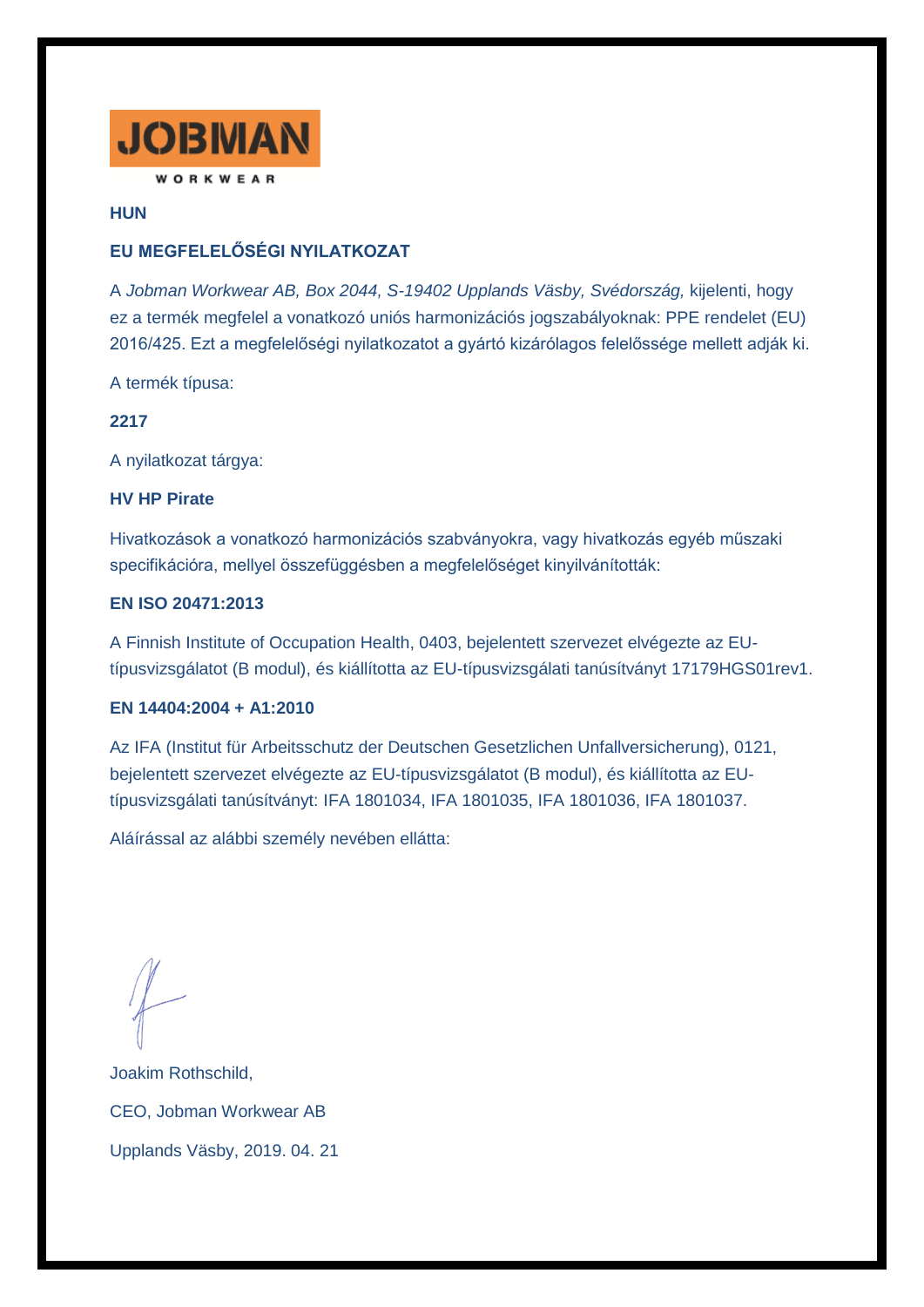

**ISL**

## **ESB-SAMRÆMISYFIRLÝSING**

Við, *Jobman Workwear AB, Box 2044, S-19402 Upplands Väsby, Svíþjóð,* lýsum því yfir að þessi vara sé í samræmi við viðeigandi löggjöf Evrópusambandsins um samræmingu: Reglugerð um persónuhlífar (ESB) 2016/425. Samræmisyfirlýsingin er alfarið á ábyrgð framleiðandans.

Vörutegund:

**2217**

Viðfang yfirlýsingarinnar:

### **HV HP Pirate**

Tilvísanir í viðeigandi samræmingarstaðla sem notaðir eru, eða tilvísanir í aðrar tæknilýsingar í tengslum við það samræmi sem yfirlýsingin fjallar um:

## **EN ISO 20471:2013**

Tilkynnti aðilinn Finnish Institute of Occupation Health, 0403, framkvæmdi ESBgerðarskoðunina (eining B) og gaf út ESB-gerðarvottorðið 17179HGS01rev1.

## **EN 14404:2004 + A1:2010**

Tilkynnti aðilinn IFA- Institut fuer Arbeitsschutz der Deutschen Gesetzlichen Unfallversicherung, 0121, framkvæmdi ESB-gerðarskoðunina (eining B) og gaf út ESBgerðarvottorðið: IFA 1801034, IFA 1801035, IFA 1801036, IFA 1801037.

Undirritað fyrir og fyrir hönd:

Joakim Rothschild, forstjóri, Jobman Workwear AB Upplands Väsby 2019-04-21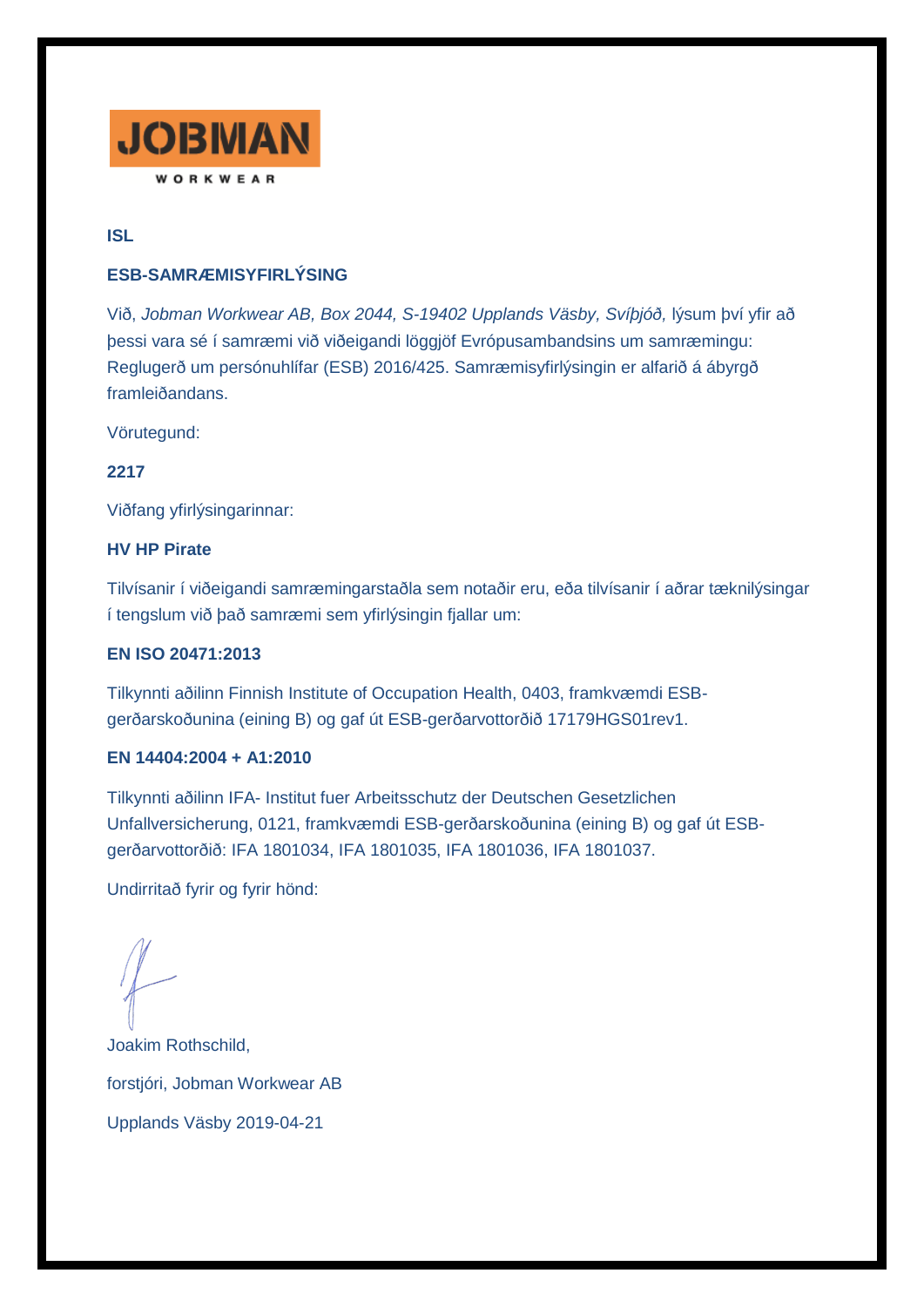

# **ITA**

# **DICHIARAZIONE DI CONFORMITÀ UE**

*Jobman Workwear AB, Box 2044, S-19402 Upplands Väsby, Svezia,* dichiara che questo prodotto è conforme alla normativa dell'Unione sull'armonizzazione pertinente: Regolamento DPI (UE) 2016/425. La presente dichiarazione di conformità è emessa sotto esclusiva responsabilità del produttore.

Modello prodotto:

### **2217**

Oggetto della dichiarazione:

### **HV HP Pirate**

Riferimenti alle norme di armonizzazione pertinenti impiegate o riferimento ad altre specifiche tecniche cui si dichiara conformità:

### **EN ISO 20471:2013**

L'Organismo notificato Finnish Institute of Occupation Health, 0403, ha svolto l'esame UE del tipo (Modulo B) ed emesso il certificato d'esame UE del tipo 17179HGS01rev1.

### **EN 14404:2004 + A1:2010**

L'Organismo notificato IFA- Institut fuer Arbeitsschutz der Deutschen Gesetzlichen Unfallversicherung, 0121, ha svolto l'esame UE del tipo (Modulo B) ed emesso il certificato d'esame UE del tipo: IFA 1801034, IFA 1801035, IFA 1801036, IFA 1801037.

Firmato per e a nome di:

Joakim Rothschild, CEO, Jobman Workwear AB Upplands Väsby 21/04/2019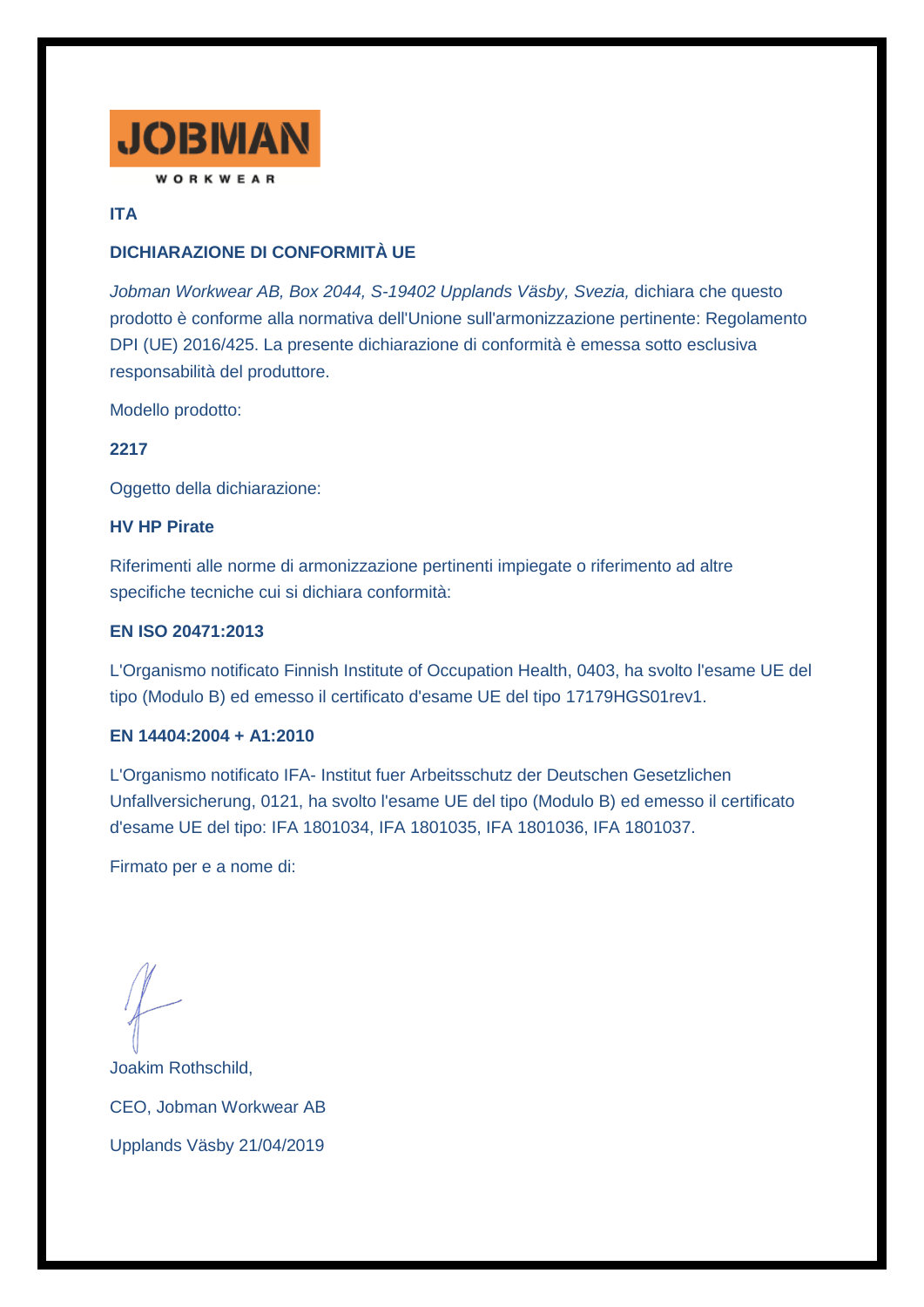

## **LTH**

## **ES ATITIKTIES DEKLARACIJA**

Mes, *"Jobman Workwear AB", Box 2044, S-19402 Upplands Väsby, Sweden (Švedija),* pareiškiame, kad šis gaminys atitinka susijusius derinamuosius Sąjungos teisės aktus: PPE reglamentą (ES) 2016/425. Ši atitikties deklaracija išduota gamintojo išimtine atsakomybe.

Gaminio modelis:

## **2217**

Deklaracijos objektas:

#### **HV HP Pirate**

Susijusių taikytų darniųjų standartų nuorodos arba kitų techninių specifikacijų, pagal kurias buvo deklaruota atitiktis, nuorodos:

## **EN ISO 20471:2013**

Notifikuotoji įstaiga "Finnish Institute of Occupation Health" (0403) atliko ES tipo tyrimą (B modulis) ir išdavė ES tipo tyrimo sertifikatą 17179HGS01rev1.

### **EN 14404:2004 + A1:2010**

Notifikuotoji įstaiga "IFA- Institut fuer Arbeitsschutz der Deutschen Gesetzlichen Unfallversicherung" (0121) atliko ES tipo tyrimą (B modulis) ir išdavė ES tipo tyrimo sertifikatą: IFA 1801034, IFA 1801035, IFA 1801036, IFA 1801037.

Už ką ir kieno vardu pasirašyta:

Joakim Rothschild "Jobman Workwear AB" generalinis direktorius Upplands Väsby, 2019 04 21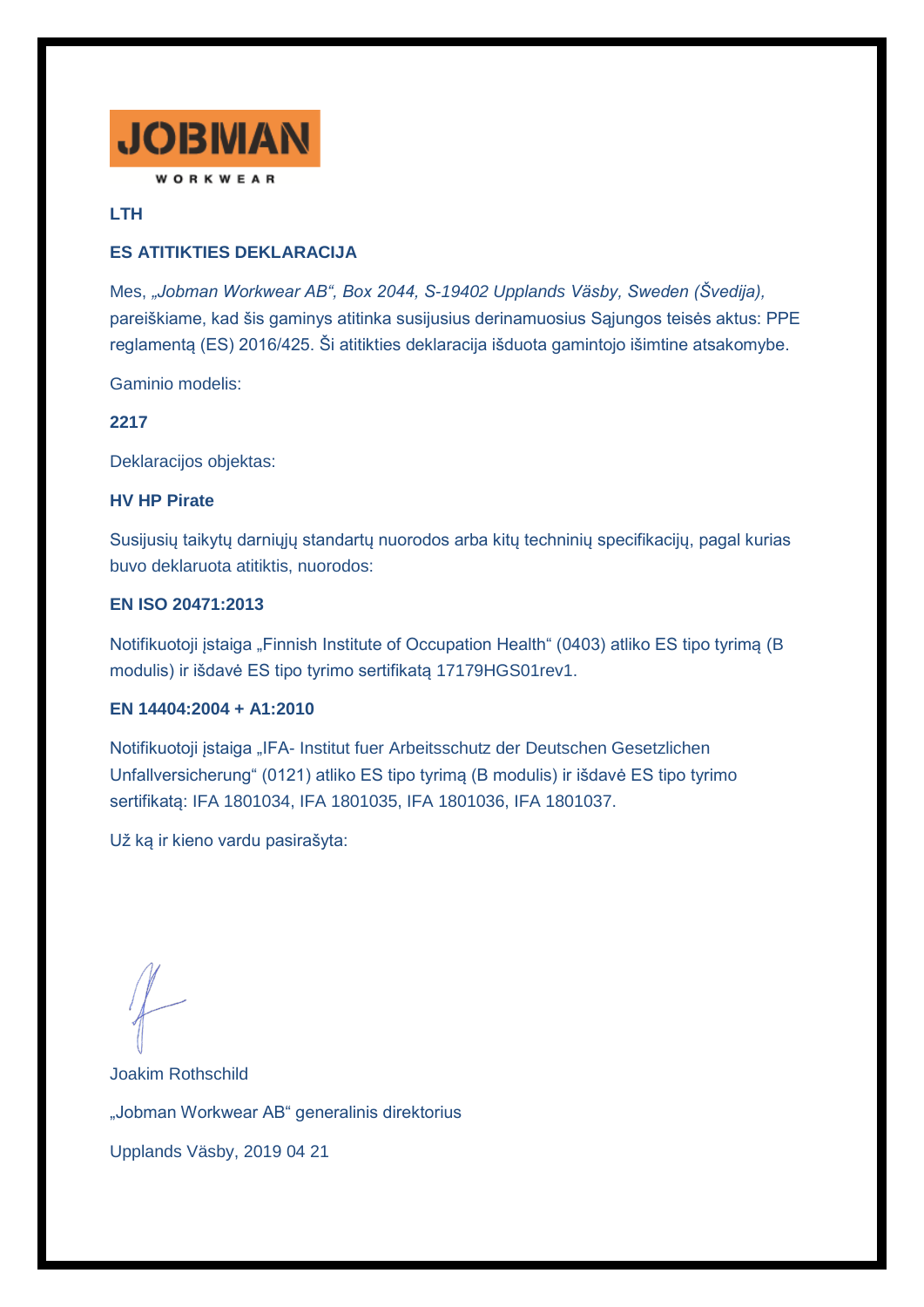

# **LVI**

# **ES ATBILSTĪBAS DEKLARĀCIJA**

Mēs, *Jobman Workwear AB, Box 2044, S-19402 Upplands Väsby, Sweden,* apliecinām, ka šis ražojums atbilst attiecīgajiem Savienības saskaņošanas tiesību aktiem: Regula (ES) 2016/425 par individuālajiem aizsardzības līdzekļiem. Šī atbilstības deklarācija ir izdota vienīgi uz ražotāja atbildību.

Ražojuma modelis:

**2217**

Deklarācijas priekšmets:

## **HV HP Pirate**

Atsauces uz izmantotajiem attiecīgajiem saskaņotajiem standartiem vai atsauces uz citām tehniskajām specifikācijām, saistībā ar kurām ir deklarēta atbilstība:

## **EN ISO 20471:2013**

Paziņotā struktūra Finnish Institute of Occupation Health, 0403 veica ES tipa pārbaudi (B modulis) un izdeva ES tipa pārbaudes sertifikātu 17179HGS01rev1.

### **EN 14404:2004 + A1:2010**

Paziņotā struktūra IFA- Institut fuer Arbeitsschutz der Deutschen Gesetzlichen Unfallversicherung, 0121 veica ES tipa pārbaudi (B modulis) un izdeva ES tipa pārbaudes sertifikātu: IFA 1801034, IFA 1801035, IFA 1801036, IFA 1801037.

Parakstīts šādas personas vārdā:

Hoakims Rotsčailds (Joakim Rothschild), Jobman Workwear AB direktors Upplands Väsby, 21.04.2019.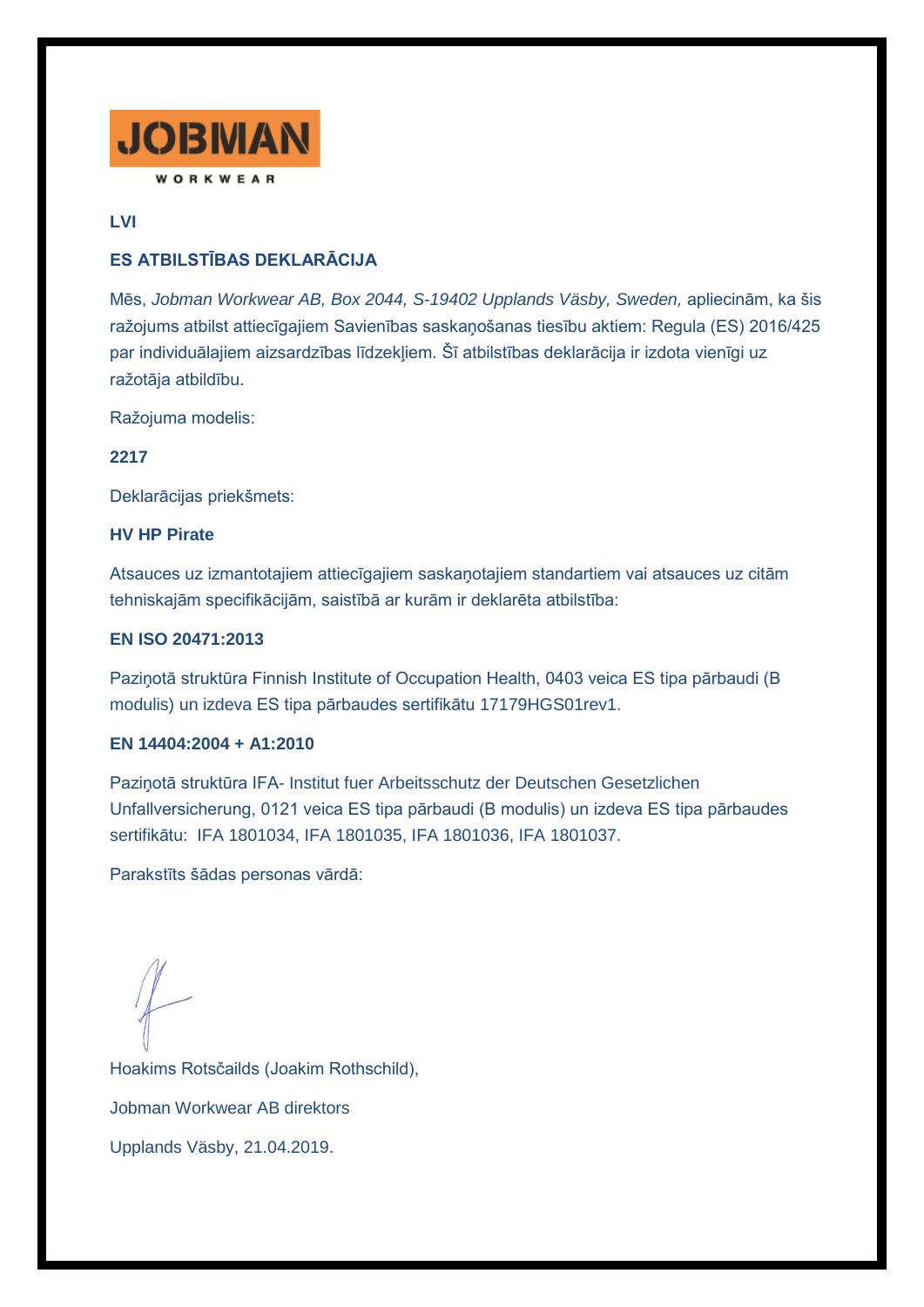

## **NLD**

## **EU CONFORMITEITSVERKLARING**

Wij, *Jobman Workwear AB, Box 2044, S-19402 Upplands Väsby, Zweden,* verklaren dat dit product conform de relevante EG geharmoniseerde wetgeving is: PPE richtlijn (EU) 2016/425. Deze conformiteitsverklaring wordt uitgegeven onder de verantwoordelijkheid van de fabrikant.

Productmodel:

### **2217**

Doel van de verklaring:

### **HV HP Pirate**

Verwijzingen naar de relevante geharmoniseerde normen die zijn toegepast of verwijzingen naar andere technische specificaties met betrekking tot welke de conformiteitsverklaring wordt gegeven:

## **EN ISO 20471:2013**

De erkende instantie het Finnish Institute of Occupation Health, 0403, heeft de EU typeonderzoek (Module B) uitgevoerd en het EU type-onderzoek certificaat 17179HGS01rev1 uitgegeven.

## **EN 14404:2004 + A1:2010**

De erkende instantie IFA- Institut für Arbeitsschutz der Deutschen Gesetzlichen Unfallversicherung, 0121, heeft het EU type- onderzoek (Module B) uitgevoerd en het EU type-onderzoek certificaat uitgegeven: IFA 1801034, IFA 1801035, IFA 1801036, IFA 1801037.

Getekend voor en namens:

Joakim Rothschild, CEO, Jobman Workwear AB Upplands Väsby 2019-04-21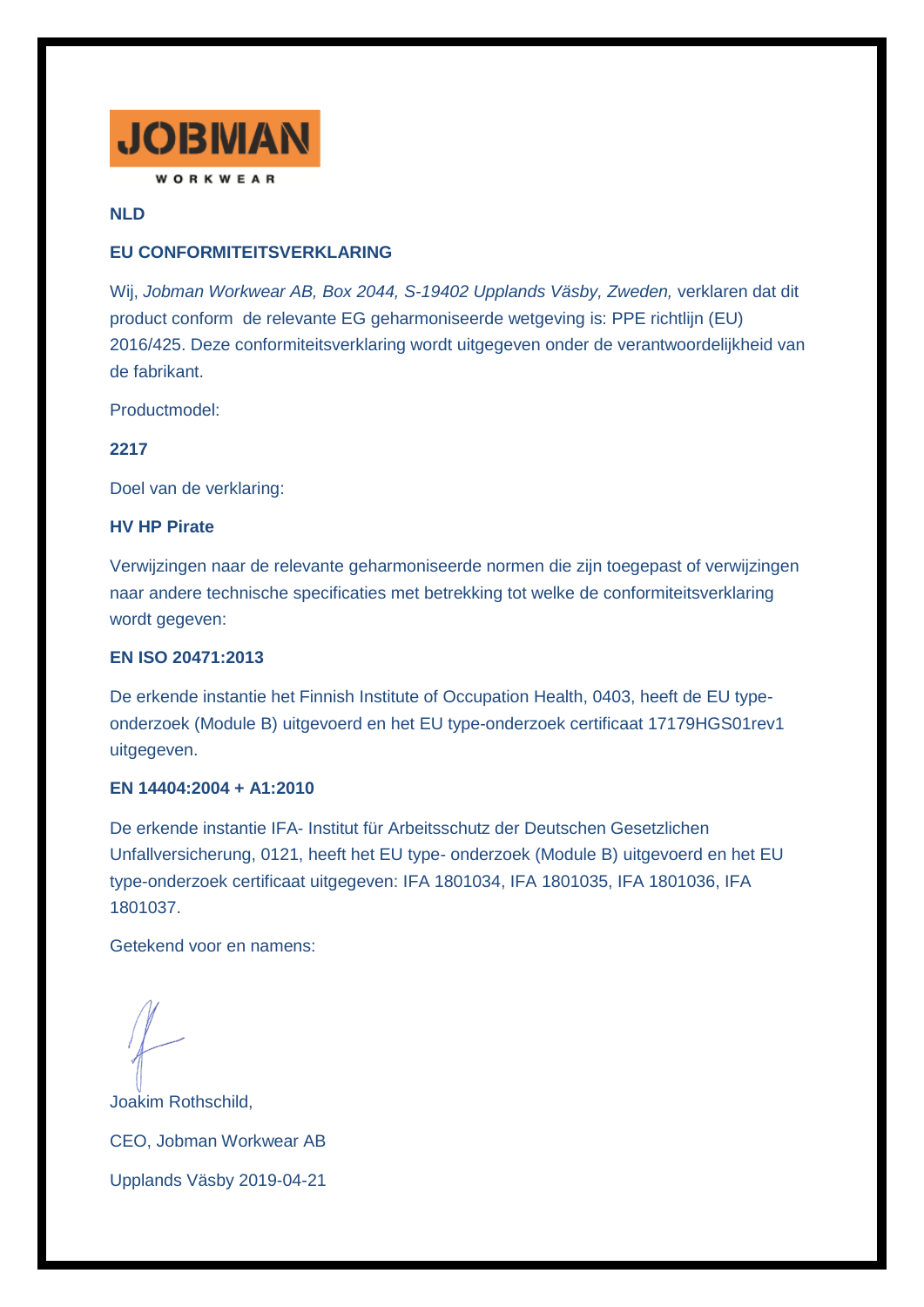

### **NOR**

# **EU-SAMSVARSERKLÆRING**

Vi, *Jobman Workwear AB, Box 2044, S-19402 Upplands Väsby, Sverige,* erklærer at dette produktet er i samsvar med den relevante harmoniserte EU-lovgivningen: Forordning om personlig verneutstyr (EU) 2016/425. Produsenten har ene og alene ansvaret for utstedelsen av denne samsvarserklæringen.

Produktmodell:

### **2217**

Objekt for erklæringen:

#### **HV HP Pirate**

Referanser til de relevante harmoniserte standardene som brukes, eller referanse til annen teknisk spesifikasjon det er erklært samsvar med:

#### **EN ISO 20471:2013**

Det tekniske kontrollorganet Finnish Institute of Occupation Health, 0403, har utført EUtypegodkjenning (modul B) og har utstedt EU-typegodkjenningssertifikatet 17179HGS01rev1.

### **EN 14404:2004 + A1:2010**

Det tekniske kontrollorganet IFA-Institut fuer Arbeitsschutz der Deutschen Gesetzlichen Unfallversicherung, 0121, har utført EU-typegodkjenning (modul B) og har utstedt EUtypegodkjenningssertifikatet: IFA 1801034, IFA 1801035, IFA 1801036, IFA 1801037.

Signert for og på vegne av:

Joakim Rothschild, CEO, Jobman Workwear AB Upplands Väsby 2019-04-21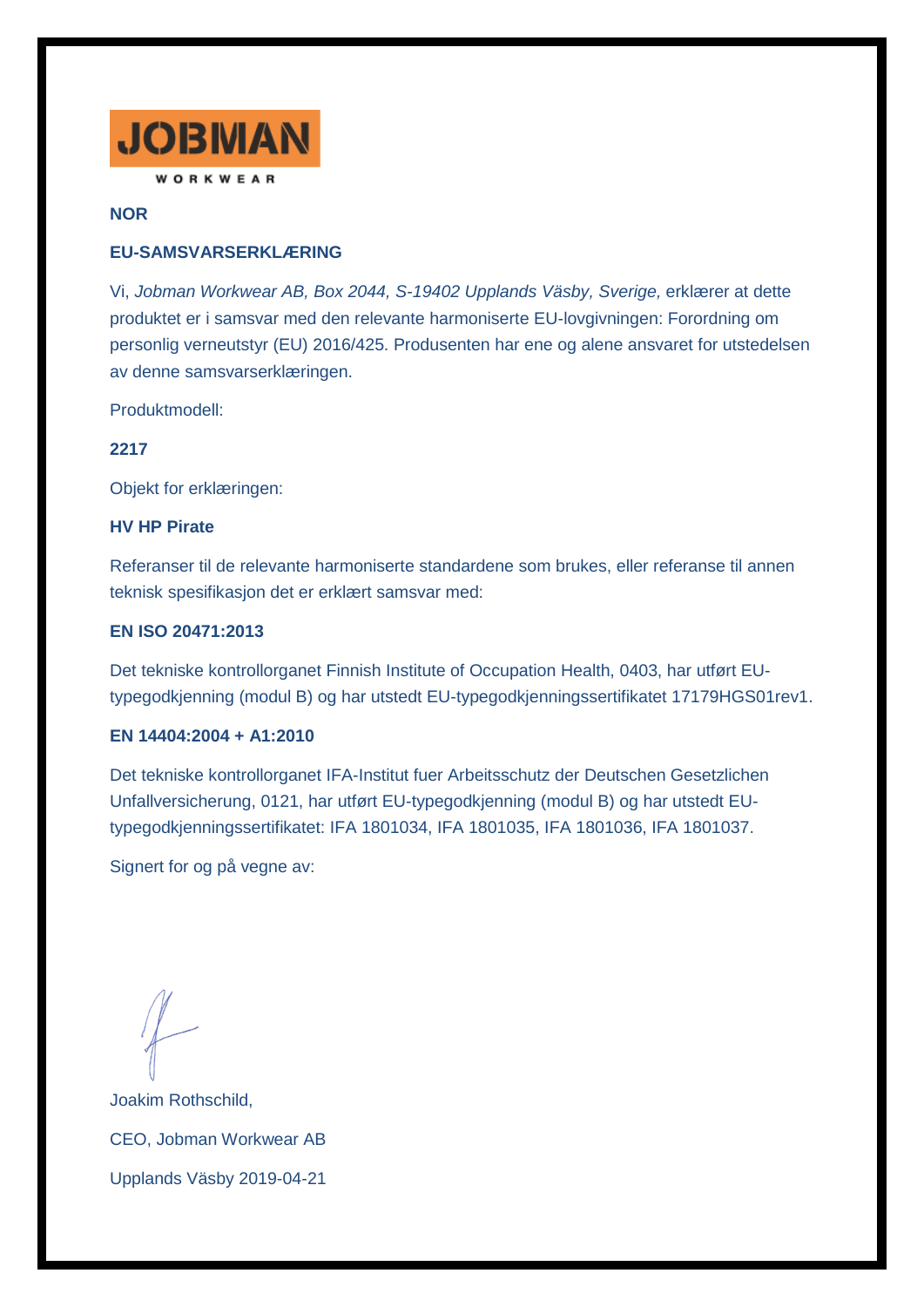

## **PLK**

# **DEKLARACJA ZGODNOŚCI UE**

My, *Jobman Workwear AB, Box 2044, S-19402 Upplands Väsby, Sweden,* oświadczamy, że niniejszy produkt jest zgodny z właściwymi przepisami unijnego prawodawstwa harmonizacyjnego: Rozporządzenie UE w sprawie środków ochrony indywidualnej 2016/425. Niniejsza deklaracja zgodności wydana zostaje na wyłączną odpowiedzialność producenta.

Model produktu:

### **2217**

Przedmiot deklaracji:

#### **HV HP Pirate**

Odwołania do odnośnych norm zharmonizowanych, które zastosowano lub do specyfikacji, w odniesieniu do których deklarowana jest zgodność:

#### **EN ISO 20471:2013**

Jednostka notyfikowana Fiński Instytut Zdrowia Zawodowego, 0403, przeprowadziła badanie typu UE (moduł B) i sporządziła pisemne świadectwo zgodności 17179HGS01rev1.

#### **EN 14404:2004 + A1:2010**

Jednostka notyfikowana IFA (Instytut Bezpieczeństwa Pracy), 0121, przeprowadziła badanie typu UE (moduł B) i sporządziła pisemne świadectwo zgodności: IFA 1801034, IFA 1801035, IFA 1801036, IFA 1801037.

Podpisano przez lub w imieniu:

Joakim Rothschild, CEO, Jobman Workwear AB Upplands Väsby, 21 kwiecień 2019 r.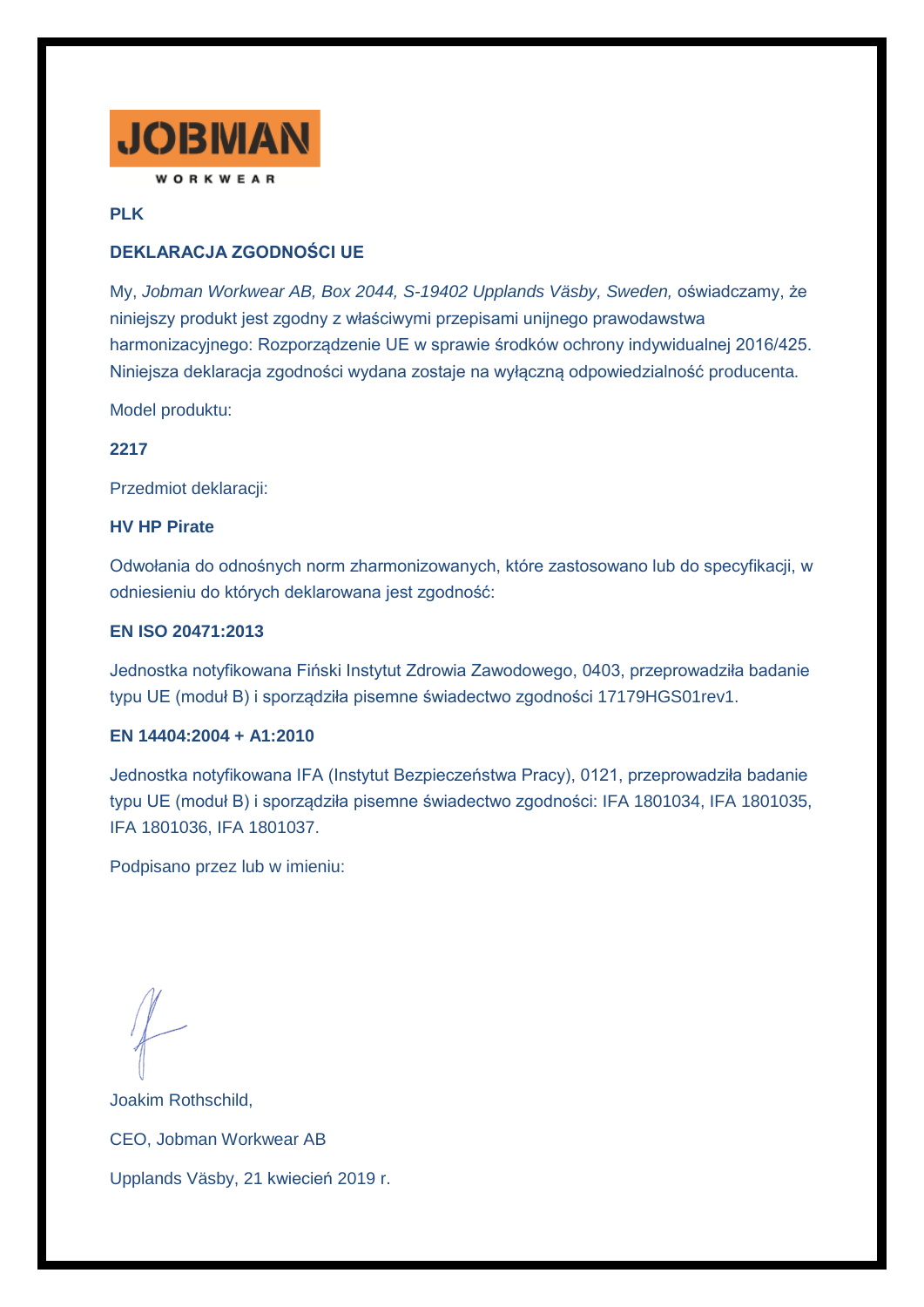

# **PTG**

# **DECLARAÇÃO DE CONFORMIDADE UE**

Nós, *Jobman Workwear AB, Box 2044, S-19402 Upplands Väsby, Suécia,* declaramos pelo presente que este produto se encontra em conformidade com a legislação de harmonização da União: Regulamento (UE) relativo aos equipamentos de protecção individual (EPI) 2016/425. A presente declaração de conformidade é emitida sob a exclusiva responsabilidade do fabricante.

Modelo do produto:

**2217**

Objecto da declaração:

#### **HV HP Pirate**

Referências às normas harmonizadas aplicáveis utilizadas ou às especificações técnicas em relação às quais é declarada a conformidade:

## **EN ISO 20471:2013**

O organismo de notificação, o Instituto de Saúde no Trabalho finlandês (FIOH), 0403, realizou o exame UE de tipo (Módulo B) e emitiu o certificado de exame UE de tipo 17179HGS01rev1.

### **EN 14404:2004 + A1:2010**

O organismo de notificação, o Institut für Arbeitsschutz der Deutschen Gesetzlichen Unfallversicherung (IFA), 0121, realizou o exame UE de tipo (Módulo B) e emitiu o certificado de exame UE de tipo: IFA 1801034, IFA 1801035, IFA 1801036, IFA 1801037.

Assinado por e em nome de:

Joakim Rothschild, CEO, Jobman Workwear AB Upplands Väsby 2019-04-21